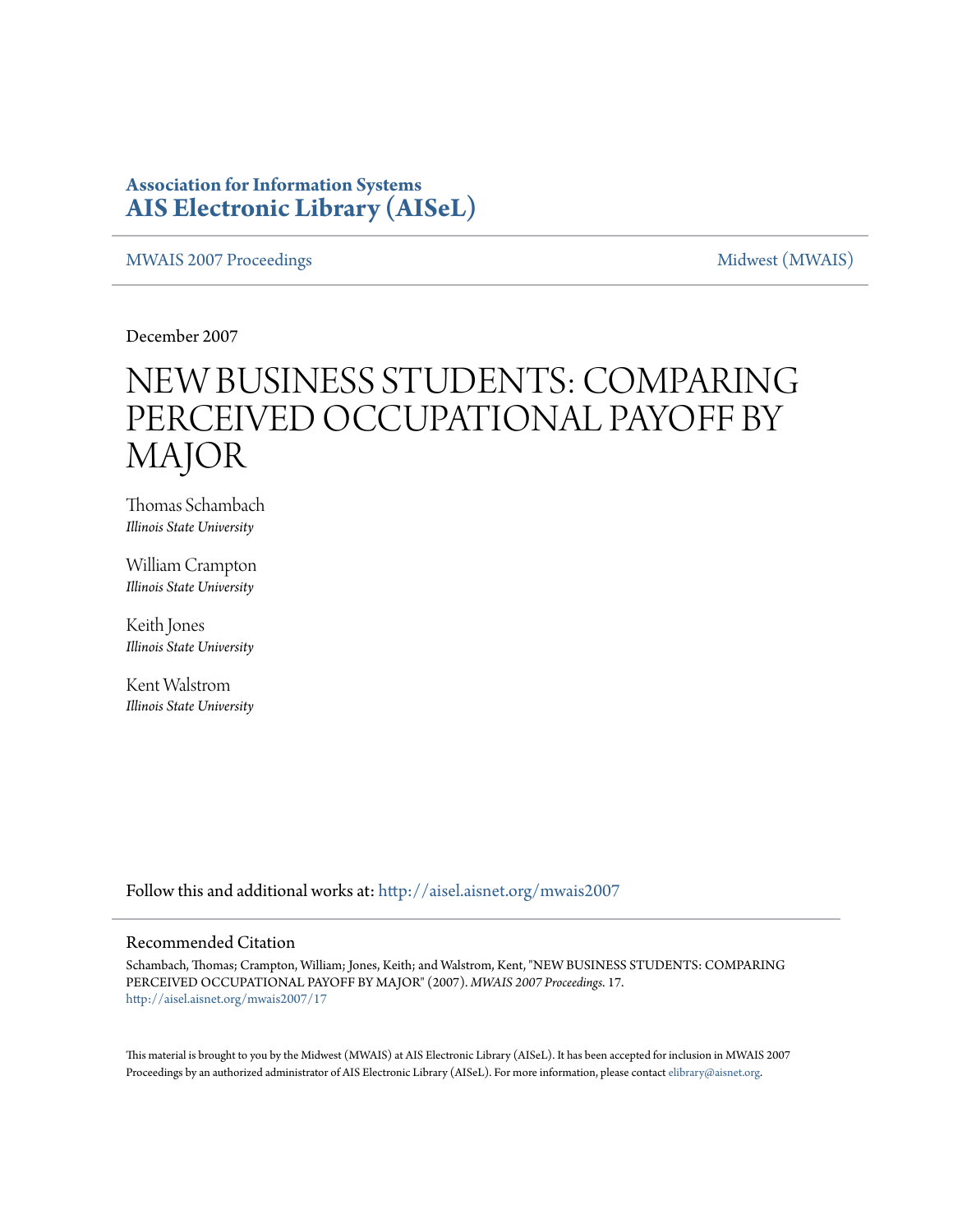## **NEW BUSINESS STUDENTS: COMPARING PERCEIVED OCCUPATIONAL PAYOFF BY MAJOR**

**Thomas P. Schambach William J. Crampton**  Illinois State University Illinois State University tpscham@ilstu.edu wjcramp@ilstu.edu

**Keith T. Jones Kent A. Walstrom** kjones@ilstu.edu kawalst@ilstu.edu

Illinois State University Illinois State University

#### **ABSTRACT**

*The purpose of this study was to examine which Business majors are currently being selected by new Business students and, more particularly, to examine why students are not majoring in Information Systems (IS). Students in an entry-level Business class responded that they were more knowledgeable about careers in Management, Marketing, Accounting, and Finance than they were about careers in Information Systems. These Business students indicated they mostly lack knowledge of and are unaware of the Information Systems major and associated occupations. Furthermore, their knowledge void leads them to perceive IS negatively in regards to desirable payoffs such as job availability, pay and benefits, promotion opportunities, and job security and longevity.* 

#### **KEYWORDS**

Academic Choice Decision, Choice of Major, Career Choice

#### **INTRODUCTION**

"What's your major?" "What do you plan to do when you graduate?" These questions are on the minds of many new undergraduate students. Correspondingly, these questions are frequently used as conversational ice-breakers when making new acquaintances at college. Perhaps a more thought-provoking and perplexing question should focus on "Why did you choose that major?" Many consider the choice of major to be one of life's truly defining moments, since career opportunities, associated work roles, and beneficial outcomes closely correspond to the degree one earns. And although some occupational crossover does occur, it is atypical for a Marketing student to land a job as an accountant, and unlikely the Accounting student will take a job in sales and marketing.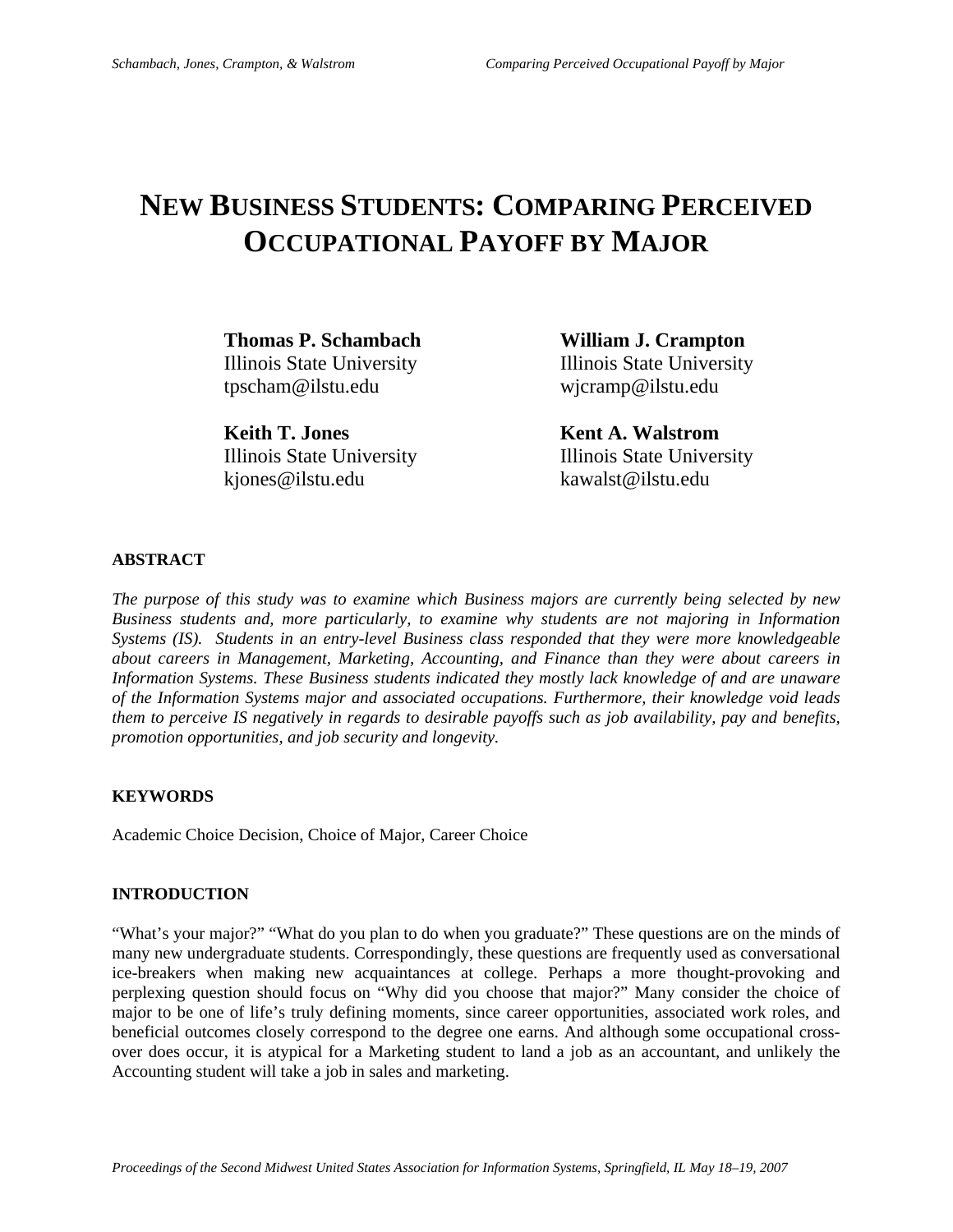Since some research suggests that students often make the important "choice of major" decision based on incomplete information, the intent of this study is to evaluate how aware students are of typical occupational payoffs (benefits, outcomes) in occupations related to their prospective degree area. Also, since selecting one educational path foregoes (at least temporarily) pursuing other paths, this research evaluates students' perceptions of payoffs in associated but alternative occupational areas. If students have gathered sufficient information about their intended occupational area, it is expected they would have fairly accurate perceptions regarding the occupational characteristics of their chosen path and of the characteristics in related occupational areas. In the context of a Business school one would hope that students have both an accurate perception of typical job market outcomes for both their targeted occupational area and related, but alternative, Business majors. This research will evaluate student perceptions of occupational opportunities and payoffs for majors commonly housed within the College of Business.

#### **LITERATURE REVIEW**

Substantial impacts result from the decision to attend college and also from one's choice of major. Research analysis has revealed a strong relationship between education level achieved, college major field of study and several important labor market outcomes such as labor force participation rate, working in a job related to one's major, earnings potential, status in the community, and living standard (Fogg 2004; Harrington & Harrington 2004). For example, persons obtaining a bachelor's degree are reported to achieve approximately 200% the life-time earnings of persons who are only high school graduates. In addition, those graduating in certain professionally oriented majors, such as Business, will, on average, enhance the economy and be substantially better off financially than those graduating in more generalized Social Science disciplines (Access Economics 2005). Similarly, within a certain area of study, such as the Business major, various concentration areas (Accounting, Finance, Information Systems (IS), Management, Marketing, etc.) will vary in payoff norms and how well they align with the abilities, interest, and values of individual students (Farr & Shatkin, 2006).

Although many colleges and universities are now putting more focus on encouraging students to select a major early in their program of study, there is some consideration that the college experience itself should and does influence the student's choice of major (Cohen & Hanno 1993). While prior research has established that many factors influence the choice of a major (Cohen & Hanno 1993; Pritchard, Potter, & Saccucci 2004), there remains an ongoing question as to how thoroughly students evaluate the factors relevant to such an important life-altering decision (Brousseau & Driver 1994; Galotti 1999). How informed are students regarding the differentiated characteristics and payoff norms of given disciplines and sub-disciplines? Was the choice of major decision made from the perspective of a well-informed decision maker, was it made on the spur-of-the-moment as part of a college preview seminar, or was it perhaps made on the basis of practical but short-term reasoning such as which program was less difficult or which professors were entertaining and gave easy grades? Should we expect that most incoming college students have evaluated which career path would suit them best, which majors are preparatory for certain careers, and what job characteristics and valued rewards are common in certain careers? Do students have realistic perceptions of the job availability, pay, and growth opportunities for various occupations? Without such knowledge "students may choose a major based on specious or anecdotal information—information that may be inaccurate or misleading" (Pritchard, Potter, and Saccucci 2004 p. 152).

In this study, we examined factors that reportedly influence incoming Business students' initial choice of college major, and we evaluated their perceived awareness of several job characteristics within various Business-related occupations in order to evaluate whether they are making well-informed decisions. That is, have the students researched and learned about the compensation norms and job outcome characteristics that are common in the occupations associated with their selected field of study, and for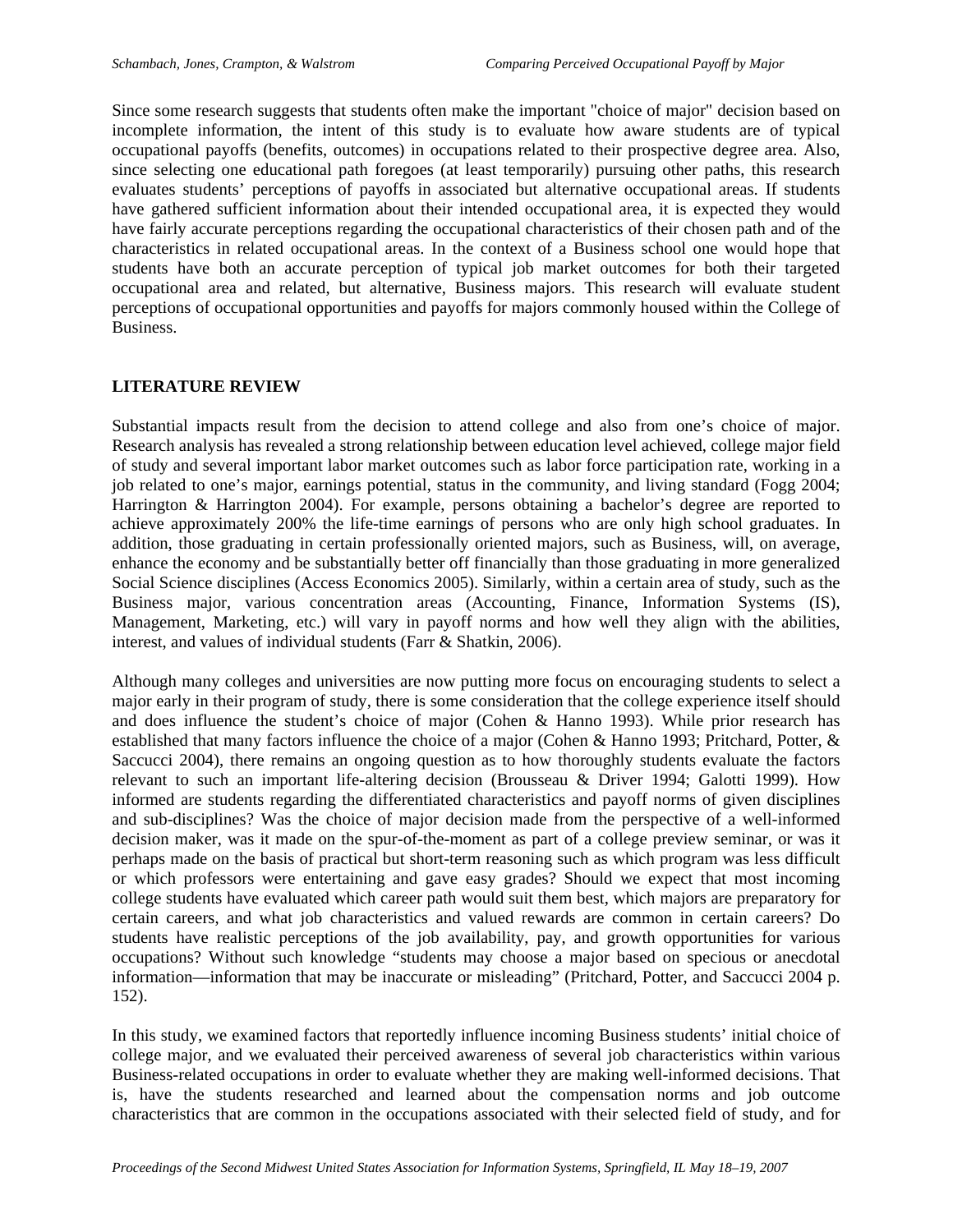comparison are they reasonably well-informed regarding comparable characteristics in other business related occupations? Are their perceptions roughly in accord with the norms reflected in specialized occupational outlook reports as depicted in authoritative publications?

In this study we focus on the following issues:

- Q1. Which majors are Business-oriented students selecting?
- Q2. How knowledgeable and aware are students of the career opportunities and norms in various Business disciplines?
- Q3. Do perceptions of occupational payoffs within various disciplines appear to influence choice of major?
- Q4. Are student perceptions of payoff norms by discipline in alignment with expert authoritative sources?

Past research suggests that students perform limited career searches and are strongly influenced by a relatively small number of important job and discipline characteristics (Galotti 1999). The following paragraphs examine several of these studies to identify some of the factors frequently identified as important to the choice of major decision.

During the 1990s, the Accounting field experienced declines in the number of majors and thus forms a major research source regarding what factors may influence choice of academic major. In a study of first year students in Australia, Gul, Andrews, Leong, and Ismail (1989) found job satisfaction, earnings potential, the availability of employment, and aptitude were the most significant factors impacting the selection of Accounting as a major. In a study of upper level Accounting students, Bundy and Norris (1992) concluded the most important factors influencing job selection were job security, challenging and interesting work, and advancement potential.

Simons, Lowe, and Stout (2003) examined 21 separate studies of the choice-of-major decision. They identified earnings, career opportunities, career characteristics, and characteristics of the major as principal categories in major selection. They found that the most important career factors when selecting a major were financial rewards (with long-term earnings outweighing initial earnings), job availability, and interest in the major/career.

Francisco, Noland, and Kelly (2003) found the major reasons for not majoring in Accounting included "quality of work" issues (Accounting viewed as boring), and their research also supported the conclusion that misinformation and misconceptions about what accountants do are pervasively held by high school teachers, counselors, and students. Noland, Case, Francisco, and Kelly (2003) found that the factors influencing major selection by Accounting and IS majors were long-term salary possibilities, prestige of the profession, job security, and starting salary, while influence of a professor, influence of family members, and difficulty of the subject matter rated much lower.

While there are many ways in which the choice of major decision could be studied, this paper elects to view the choice from the perspective of education as an investment. The basic tenet is that students' investment (money, time, effort) in their college education should result in (albeit uncertain) identifiable valued intrinsic and extrinsic outcomes and payoffs. Such valued payoffs may include levels of compensation, opportunities for job growth, job satisfaction, job security, and career longevity.

#### **AUTHORITATIVE SOURCES REPORT ON SOME VALUED OUTCOMES**

Norms by occupation are periodically reported for popular career fields through organizations such as the U.S. Bureau of Labor Statistics' (BLS) Occupational Outlook Handbook and the National Survey of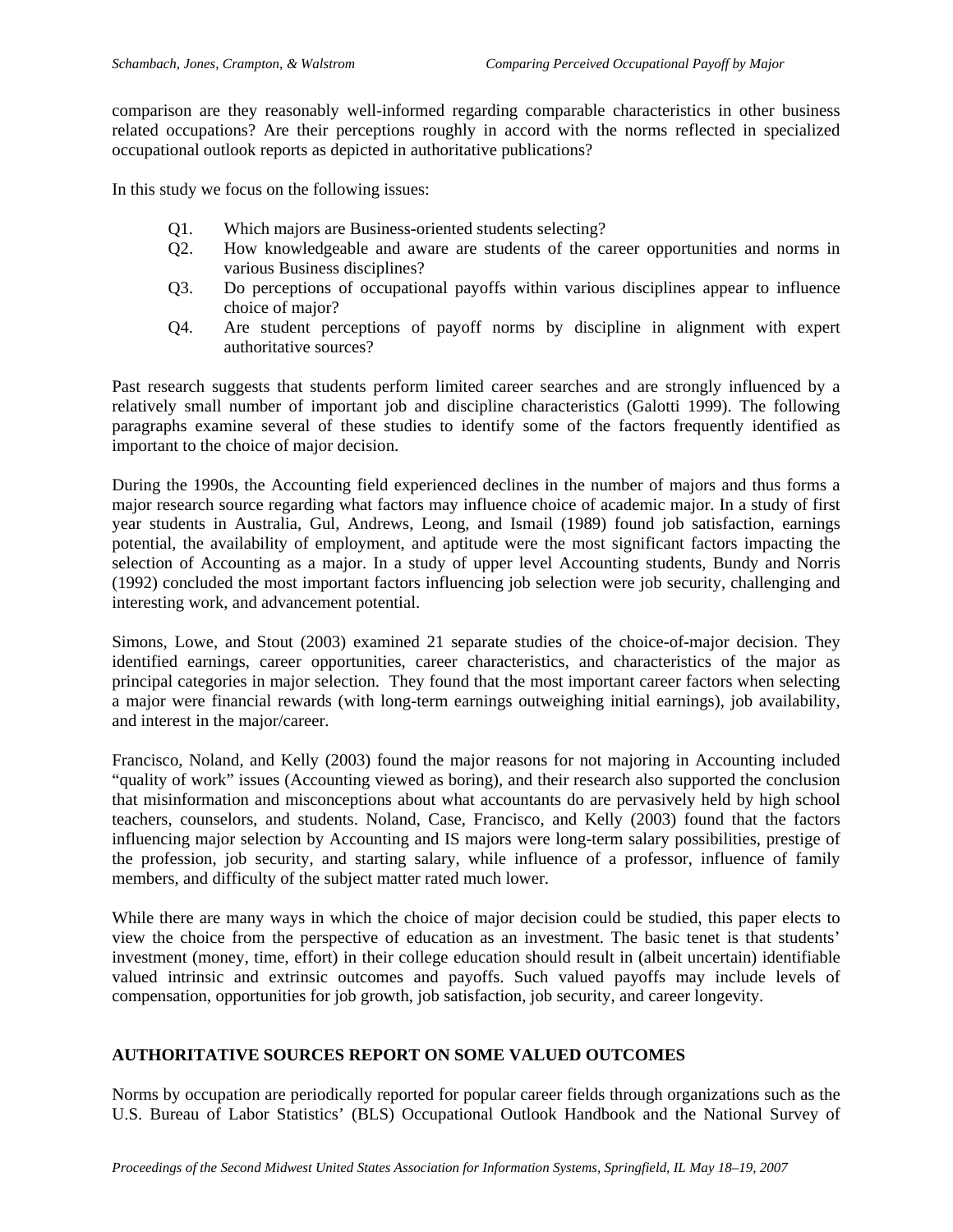College Graduates (NSCG). Similarly, magazine and book publishers aggregate and summarize key aspects of occupations in ways that enable ranking of "best jobs" and occupations that have lucrative compensation and occupational demand as well as substantial projected job growth. Although no one can know with certainty what the future holds, these authoritative sources base their projections on substantial research and analysis of available data and are generally considered to be good indicators of general occupational futures. Accordingly, we report findings from the *200 Best Jobs for College Graduates* (Farr & Shatkin 2006) and use this as a target template for evaluating the accuracy of student respondent perceptions. Business-related jobs with the "best combination of pay, growth, and openings" according to this authoritative source the are listed below (Table 1) along with the job ranking, average annual earnings, and projected growth percent. Several computing-related occupations have been omitted from the list since employees in those occupations are likely to come from non-Business school computingrelated degree areas; these include #3 ranked Systems Software Engineers, #16 ranked Network Systems Analyst, #18 ranked Computer Security Specialists, #19 ranked Network System Administrators, #49 computer support specialists. Also, the information reported below only examined the occupations ranked in the top 60; thus some Business-related jobs are not reflected in the table below.

| Job (rank within top 200)                           | Annual   | Percent Growth |
|-----------------------------------------------------|----------|----------------|
| * indicates Management Level in Occupation          | Earnings |                |
| 1. Software Engineer, Applications                  | 73,410.  | 45.5           |
| 2. * IS Managers                                    | 90,490   | 36.1           |
| 4. * Sales Managers                                 | 81,970   | 30.5           |
| 5. Computer Systems Analysts                        | 65,050   | 39.4           |
| 6. Management Analyst                               | 63,090   | 30.4           |
| 20. * General and Operations Managers               | 74,600   | 18.4           |
| 24. * Marketing Managers                            | 85,220   | 21.3           |
| 25. * Financial Managers                            | 79,090   | 18.3           |
| 26. * Treasurers, Controllers                       | 79,090   | 18.3           |
| 30. Personal Financial Advisors                     | 60,230   | 34.6           |
| 31. Database Administrators                         | 59,150   | 44.2           |
| 36. * Compensation/Benefits and Training Managers   | 72,180   | 19.4           |
| 40. * Human Resource Managers                       | 70,350   | 19.4           |
| 46. Accountants and Auditors                        | 49,770   | 19.5           |
| 50.* Advertising and Promotion Managers             | 61,400   | 25.0           |
| 52. Training and Development Specialists            | 44,270   | 27.9           |
| 53. Market Research Analysts                        | 54,830   | 23.4           |
| 54. Computer Programmers                            | 61,730   | 14.6           |
| 55. Public Relations Specialists                    | 43,050   | 32.9           |
| 59. Financial Analysts                              | 61,130   | 18.7           |
| 60. Sales Agents, Financial Services and Securities | 62,680.  | 13.0           |

#### **Table 1. Jobs with the Best Combination of Pay, Growth, and Openings**

As reflected in the above table, the best-ranked jobs overall are in the area related to computing and IS occupations. As can be seen in the reported data these computing-related jobs have somewhat higher average pay and higher growth rates than other business related occupations. Annual earning encompasses an aspect of high initial earnings (which is reported elsewhere in the reference book and in BLS reports) and promotion opportunities. The table data indicates this hold true at both the professional level and at the managerial level of employment.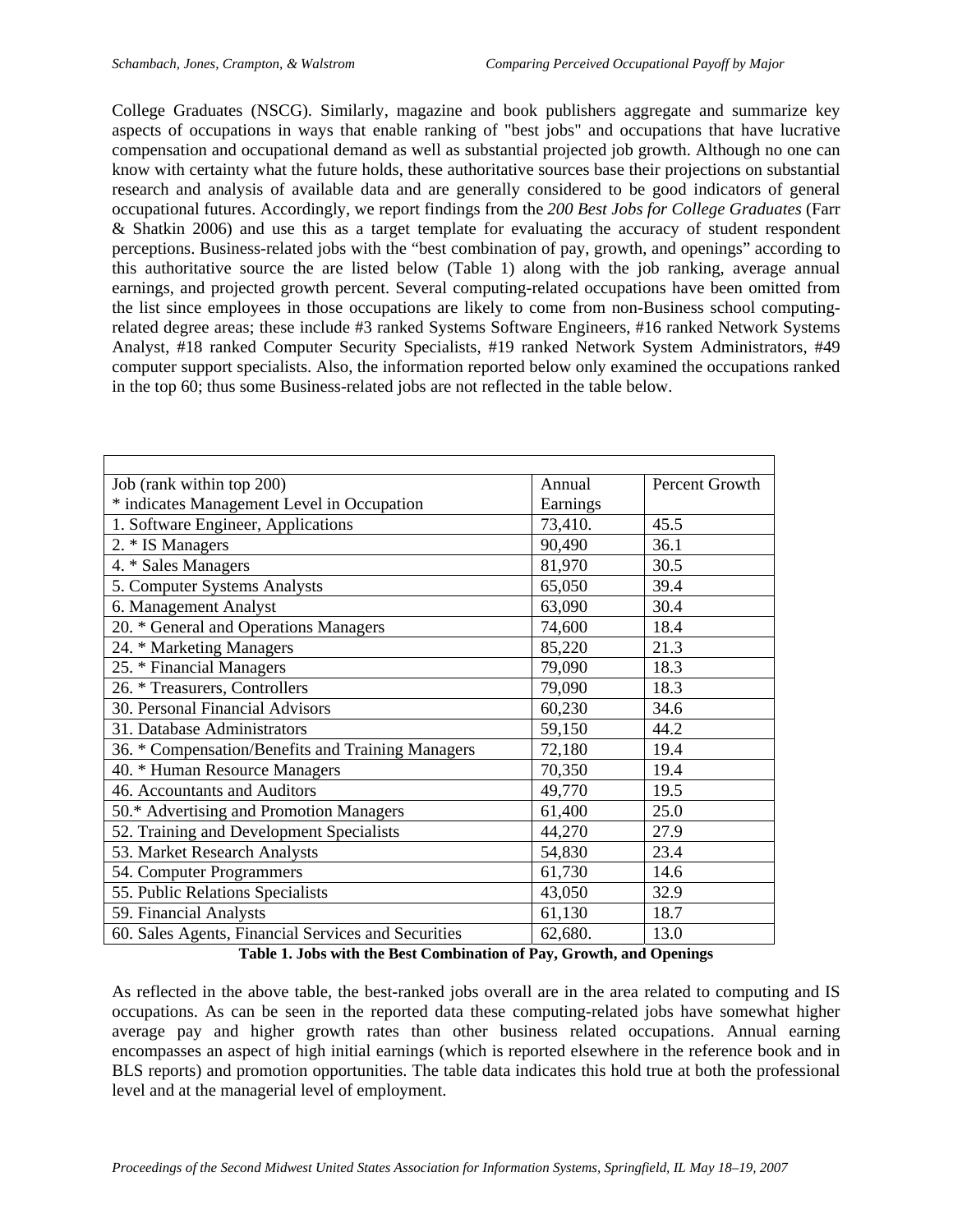#### **METHODOLOGY**

Data was collected from students in an "introduction to Business" type of course at a large public university in the Midwest United States. The survey was administered using a questionnaire format during the Fall 2006 term; thus, for most freshman students this course was among their first courses taken at the university. The course focus is to inform and educate students regarding the fundamental principles, practices, and career opportunities common to the various Business disciplines. While this course targets incoming freshman students, it is also required of new transfer students unless they have taken a corresponding course elsewhere. The course is only open to College of Business majors and thus all respondents had made at least a tentative choice of a Business-related major.

The intent was to capture student views and perceptions before they might be altered by a college-level Business course. Correspondingly, the survey instrument was administered during the first week on class so that instructor views and issues presented in the course would not influence student perceptions and responses to survey items. The university does conduct summer preview sessions for all incoming students (segmented by college) so all students should have had at least an overview of the differing programs (majors and sequences) offered by the College of Business. Nonetheless, their level of knowledge and awareness of certain majors is uncertain and, in fact, is one focus of this study. Since the survey closely corresponds to the course focus the students were not offered extra credit for participation. Participation in, and submission of, the survey was announced to be optional and voluntary. The survey was completed during class time. The survey was administered in multiple course sections (ten classes) by various instructors (five instructors) using a brief script to ensure commonality in instruction delivery regarding the purpose and the method of the survey. Human subject and methodology considerations were approved by the university's institutional review board.

After a thorough review of similar research in referent disciplines (especially Accounting) a decision was made to adapt and extend a survey instrument from two instruments that had been reported in the accounting literature. Thus, the current research is based in part on the instrument of Noland, Case, Francisco, and Kelly (2003), in part on the instrument reported in Felton, Buhr, and Northey (1994), and in part based on items suggested by students during a focus group class session. The current survey created a new segment that provided a comprehensive comparison, by Business major, of frequently reported important career factors. These important factors were selected based on the integration of factors reported in research literature in conjunction with factors reported as important by students during the focus group session in a prior semester's class. Analysis of student perceptions of these factors, by major, is a major focus of the current study. The factors evaluated include 1) Job Availability, 2) Pay and Benefits, 3) Promotion Opportunities, 4) Job Security, and 5) Career Longevity.

#### **FINDINGS**

A total of 398 responses were collected from students enrolled in this introductory Business course. Twenty-seven responses were omitted from further analysis due to excessive missing values, resulting in 371 usable responses. While the course is designated as a freshman level course, 238 of the respondents reported they were freshmen, 69 indicated they were sophomores, 60 indicated they were juniors or seniors, and 4 failed to indicate their gender and class rank. The upper level students represent internal and external transfers who recently switched to a Business major. Thus, approximately 65% of respondents are freshman, and most of these were first semester freshman.

Nearly 40% of respondents indicated they were female and 58% percent indicated they were male with approximately 1% failing to indicate gender. This suggests an under-representation of females in these course sections relative to the overall university population which is just over 58% female; nonetheless, it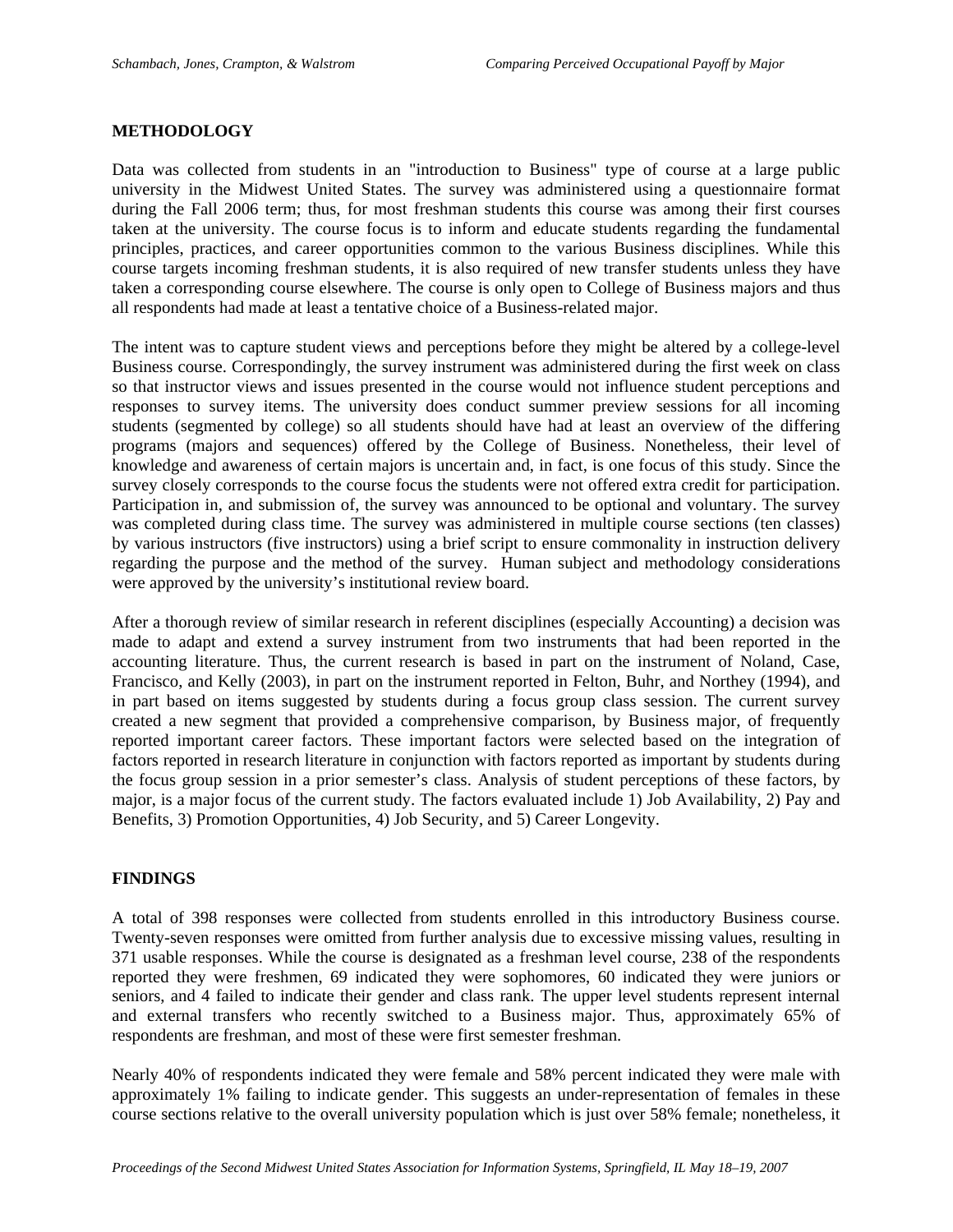is nearly in accord with the overall college of Business population which is 54% male. Interestingly, the College of Business and the College of Science and Technology are both predominately male (54% and 59%) while four other university colleges are predominately female. Both the university population and the sample respondents are mostly traditionally aged college students with over 98% of the respondents ranging in age from 17–22 and representing the demographic cohort often referred to as the Millennial Generation.

#### **What Majors Are Business Students Selecting?**

Table 2 shows the distribution of respondents by major. The largest number of respondents identified themselves as Business Administration majors. This major is often selected by students who know they want to be Business students but are still uncertain of a specialty area. Somewhat surprisingly, Accounting ranked second in number of majors and far surpassed other traditional Business majors such as Marketing, Finance, and Management. Of course these students have yet to complete a college level Accounting course; nonetheless, the attraction of Accounting is remarkable given the dearth of enrollments that discipline suffered through in the late 1990s. Conspicuously, only five respondents (1.3%) identified IS as their major. Those respondents categorized as "other" include all students marking Economics, Human Resources, Business Teacher Tducation, or other-Business as their major area of study.

| <b>Major</b>                   | Number of<br><b>Respondents</b> | <b>Percent</b> |
|--------------------------------|---------------------------------|----------------|
| <b>Business Administration</b> | 87                              | 23.5           |
| Accounting                     | 86                              | 23.2           |
| Marketing                      | 69                              | 18.6           |
| Finance                        | 49                              | 13.2           |
| Management                     | 35                              | 9.4            |
| <b>International Business</b>  | 10                              | 2.7            |
| IS                             | 5                               | 1.3            |
| Insurance                      | 5                               | 1.3            |
| Other                          | 24                              | 6.5            |
| Undecided                      |                                 | $\cdot$ 3      |
| Total<br><b>musican</b>        | 371<br>.                        | 100            |



#### **Are Students Knowledgeable About Careers Associated With Various Business Majors?**

Table 3 shows the average perceived knowledge level of the respondents relative to careers associated with each major. This table indicates that students perceived their knowledge level of the more traditional majors (Management, Accounting, Marketing) as higher than other majors. Alarmingly, none of the perceived knowledge and awareness levels were very high. With a 6-point scale 3.5 would be the midpoint. On average, student perceptions of Business-related career knowledge was below the midpoint for every major. Only Management, Accounting, and Marketing scored near this mid-point mark. Of special concern, IS ranked at the bottom of student knowledge and awareness, yet the focal university has a degree program in IS and the local Business community has a high need for computing professionals. Unfortunately, IS-related careers seem to lack visibility for these students.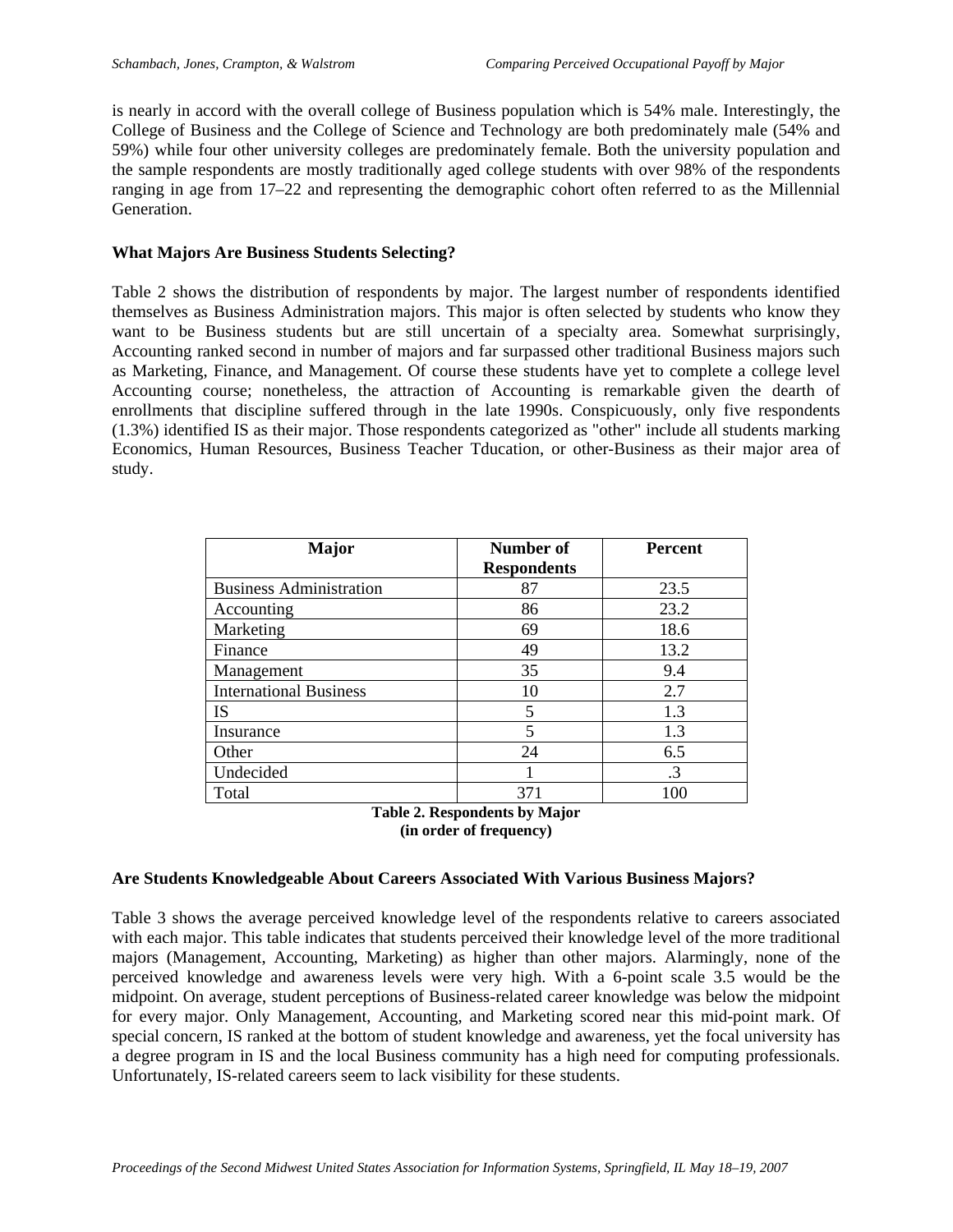| Area            | <b>Average Knowledge Level*</b> |
|-----------------|---------------------------------|
| Management      | 3.19                            |
| Accounting      | 3.13                            |
| Marketing       | 3.11                            |
| Economics       | 2.85                            |
| Finance         | 2.72                            |
| Business- other | 2.71                            |
| Insurance       | 2.64                            |
| IS              | 2.13                            |

\* 1=Unaware; 6=Very Knowledgeable

#### **Table 3. Responses to the Statement: Identify How Knowledgeable You Are of Career Opportunities Associated with Each Discipline (in order from most knowledgeable to least knowledgeable)**

The results in Table 3 suggest that students entering college are choosing their majors based upon mediocre, at best, level of knowledge and awareness concerning possible careers associated with these majors. Awareness is particularly problematic relative to IS. Despite knowledge and awareness levels that are far from complete, it is interesting to note that the top majors selected by these students (as shown in Table 2) correspond very well with the top careers with which they possess the highest levels of knowledge and awareness. Management, accounting and marketing are ranked near the top in both tables. At the focal university the economics major is not housed in the College of Business, thus knowledge of related careers could not be reflected as majors in the college. Insurance and IS had the lowest awareness ratings and also ranked near the bottom in choice of major. This suggests that knowledge and awareness levels, even those that are moderate, likely have an impact on major selection. Students did not select majors related to occupational areas where they lack fundamental knowledge of career opportunities.

#### **Which Majors Do Students Favor On Important Job Outcome Characteristics?**

Guided by prior research, this study evaluated student perceptions of major/career areas for some of the most influential job characteristics such as job availability, pay and benefits, career growth and promotion opportunities, job security, and career longevity. The following set of tables compares student perceptions for 7 career/major fields for five of these important characteristics. For each of the majors students were asked to rate their perceptions of job/major characteristics of careers affiliated to that major. Ratings used a 5-point scale (1=Very Negative, 5=Very Positive).

Table 4 shows the mean rating for majors relative to job availability. Accounting was viewed most favorably by students overall since a rating of 5 indicates "very positive" perception of job availability. Whereas students correctly view accounting as a profession with good job availability they seem to incorrectly view IS as an occupational area with relatively poor job availability. That is, their perceptions are not in accord with the occupational growth projections provided by most authoritative publications such as the Occupational Outlook provided by the U. S. Bureau of Labor Statistics, nor with the aggregated Best Jobs ratings reported by Farr and Shatkin (2006) as shown in Table 1.

| <b>Major</b> | <b>Mean Rating</b> |
|--------------|--------------------|
| Accounting   |                    |
| Finance      | 3.86               |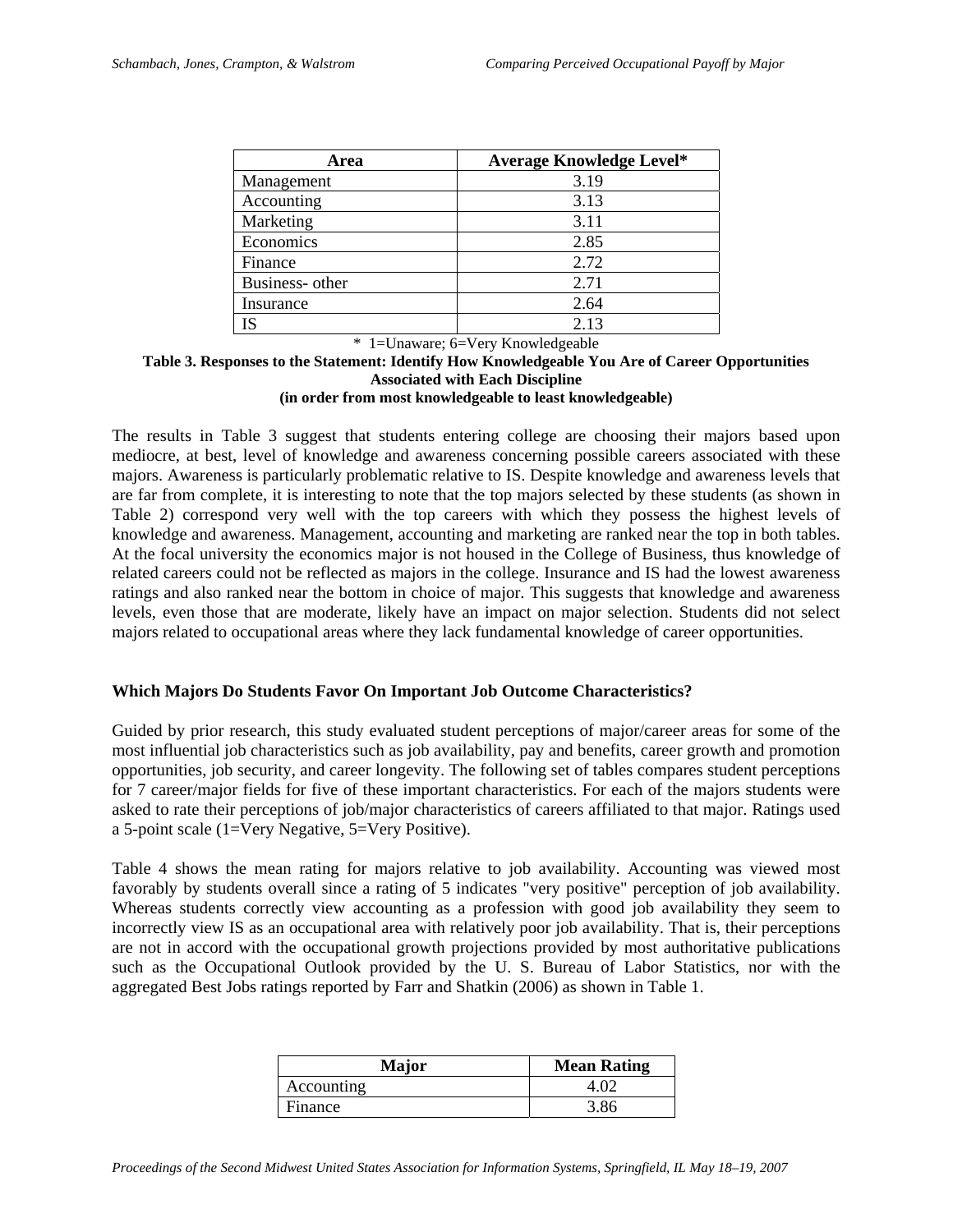| <b>Business Administration</b> | 3.83 |
|--------------------------------|------|
| Marketing                      | 3.83 |
| Insurance                      | 3.79 |
| Management                     | 3 77 |
| S                              | 3.65 |

**Table 4. Job Availability (in order of mean positive rating)** 

Table 5 shows the mean rating for majors relative to financial compensation. Again, Accounting was viewed most favorably by students overall, indicating students view Accounting most favorably relative to financial compensation. The "high pay" perception conflicts with the compensation rates for accountancy as reflected in authoritative sources. Once again, IS had the least favorable rating. Students seem to incorrectly view IS as an occupational area with relatively poor financial compensation. Once again, their perceptions are not in accord with authoritative publications such as the 200 Best Jobs for College Graduates which indicates computing-related occupations are high paying relative to other Business related occupations.

| Major                          | <b>Mean Rating</b> |
|--------------------------------|--------------------|
| Accounting                     | 4.18               |
| Finance                        | 4.09               |
| Management                     | 4.02               |
| <b>Business Administration</b> | 3.93               |
| Insurance                      | 3.89               |
| Marketing                      | 3.83               |
|                                | 3.66               |

| <b>Table 5. Pay and Benefits</b>   |  |  |  |
|------------------------------------|--|--|--|
| (in order of mean positive rating) |  |  |  |

Table 6 shows the mean rating for majors relative to upward mobility within a degree area. Here Management and Business Administration majors were viewed most positively by students. Apparently, students believe general Business and Management programs lead to promotions into managerial positions. IS had the least positive rating. Perhaps students are unaware that Accounting Management, Financial Management, and Technology Management positions are mainly occupied by professionals who demonstrated leadership skills while they grew through the ranks of their respective professional areas.

| <b>Major</b>                   | <b>Mean Rating</b> |
|--------------------------------|--------------------|
| Management                     | 4.10               |
| <b>Business Administration</b> | 4.08               |
| Marketing                      | 4.05               |
| Insurance                      | 4.01               |
| Finance                        | 3.92               |
| Accounting                     | 3.72               |
|                                | 3.56               |

**Table 6. Promotion Opportunities (in order of mean positive rating)**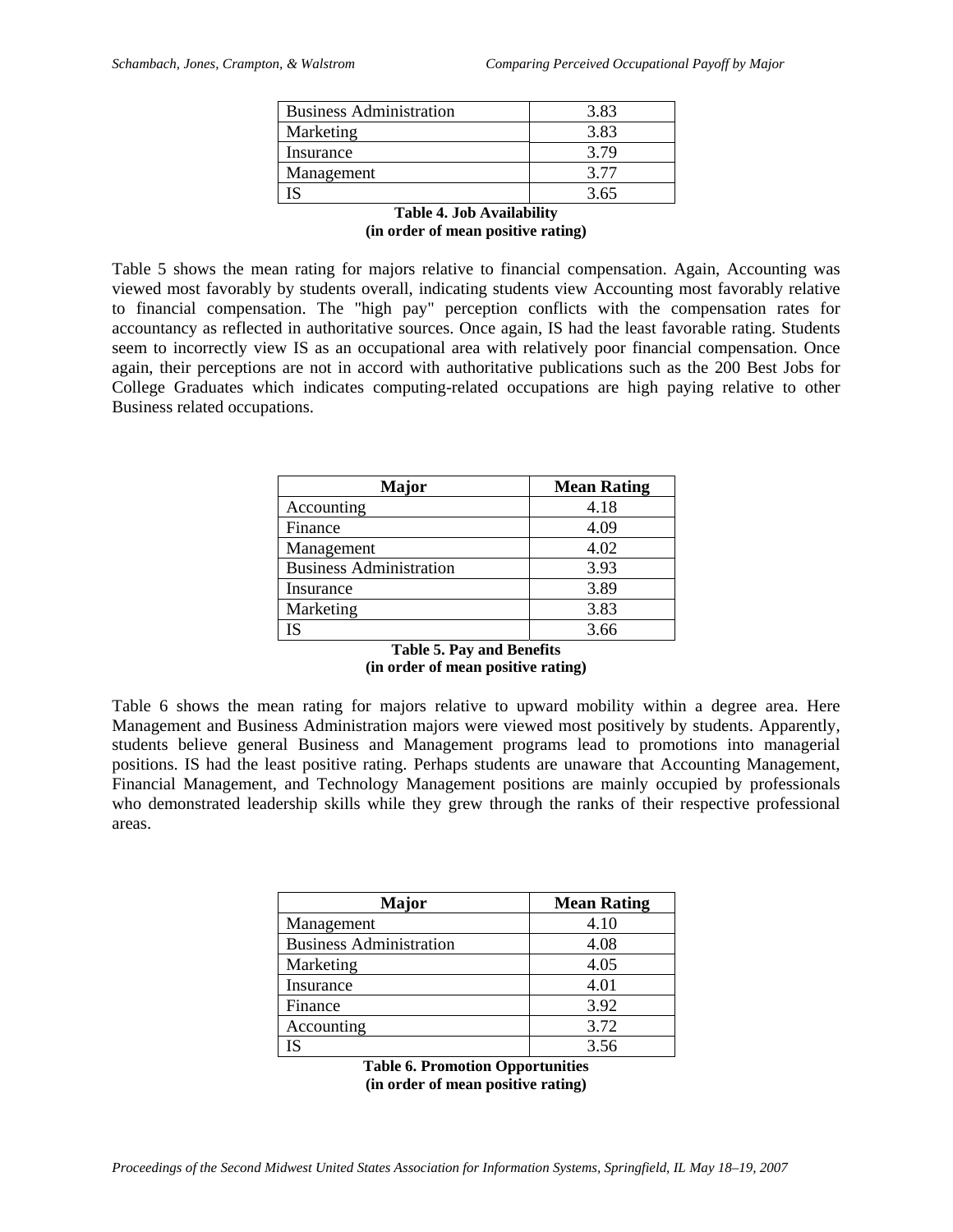Table 7 shows the mean perception rating for majors relative to a degree area resulting in a secure job. Accounting is clearly viewed most positively by students. IS had the least positive rating following closely behind marketing. Perhaps students view sales-related jobs as unstable due to sales quota requirements. Perhaps they view IS jobs as risky due to the fall-out after the dot.com bubble or due to outsourcing headlines and are unaware of the abundance of jobs and scarcity of workers in this discipline, or that U.S. employment in computing occupations is at an all time high (and growing).

| <b>Major</b>                   | <b>Mean Rating</b> |
|--------------------------------|--------------------|
| Accounting                     | 4.05               |
| Finance                        | 3.83               |
| <b>Business Administration</b> | 3.78               |
| Insurance                      | 3.75               |
| Management                     | 3.74               |
| Marketing                      | 3.58               |
| IS                             | 3.55               |

| <b>Table 7. Job Security</b>       |  |  |  |
|------------------------------------|--|--|--|
| (in order of mean positive rating) |  |  |  |

Table 8 shows the mean perception rating for majors relative to a degree area resulting in longevity of their career. Again, Accounting is clearly viewed most positively by students and IS had the least positive rating. Again, it is unclear why IS is viewed negatively on this factor. It is unlikely student perceive technology as becoming unimportant in the future economy. Perhaps they view IS jobs as moving offshore related to outsourcing headlines. Anecdotally, introductory students from prior classes were mostly unaware of the outsourcing phenomena.

| <b>Major</b>                   | <b>Mean Rating</b> |
|--------------------------------|--------------------|
| Accounting                     | 4.24               |
| Finance                        | 4.05               |
| <b>Business Administration</b> | 4.03               |
| Management                     | 4.01               |
| Insurance                      | 3.96               |
| Marketing                      | 3.88               |
|                                | 3.67               |

|  |  | <b>Table 8. Career Longevity</b>   |  |
|--|--|------------------------------------|--|
|  |  | (in order of mean positive rating) |  |

#### **CONCLUSIONS**

It is not possible, given the way the occupational statistics are reported, to line up majors and occupations side-by-side and compare students' perceptions about majors with specific jobs. Whereas this may be reasonable to examine for well-defined tracks such as accountancy, this academic major to occupation comparison becomes especially problematic for majors such as general Business Administration and Management where there are few occupations linked directly to the major. Nevertheless, the qualitative conclusions from our data are no less clear: students' perceptions at a time when they are already leaning toward a particular major do not appear to align well with reality. Fears of poorly informed decisions and the potential for misleading perceptions (Pritchard et al., 2004) seem to be well-founded.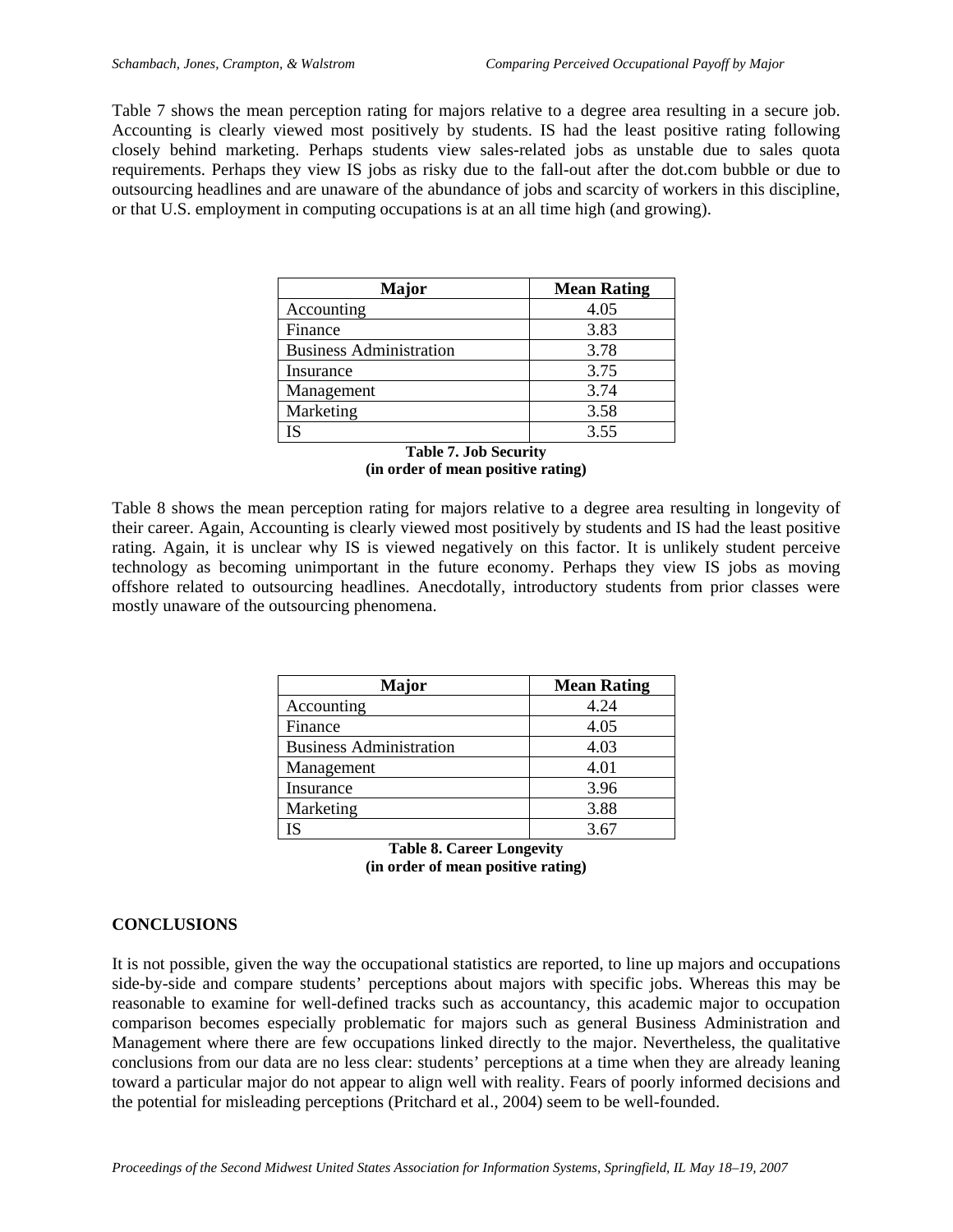In this study we examined factors that reportedly influence incoming Business students' choice of college major and their perceived knowledge about Business related occupations. We also evaluated their perceived awareness of several job outcome characteristics within various Busines-related occupations in order to evaluate whether they are making well-informed decisions. That is, have the students researched and learned about the compensation norms, job growth, and other job characteristics that are common in the occupations associated with their selected field of study? Also, are they reasonably well-informed regarding comparable characteristics in other Business-related occupations? Finally, we evaluated whether their perceptions are roughly in accord with the norms reflected in specialized occupational outlook reports.

The results of this study suggests that Business students are making the important choice of major decision with only a modicum of knowledge regarding the career opportunities most closely associated with that major. Based on their self-reported acknowledgement, they have at best a moderate knowledge of the associated occupations. Alarmingly, their awareness is particularly lacking regarding IS and computing-related careers that are projected by the Bureau of Labor Statistics and other authoritative expert sources to be among the fastest growing and most financially rewarding occupations of the future.

Not only do student responses acknowledge this lack of occupational awareness, but the knowledge void is filled with misleading perceptions. Asked to evaluate occupational areas in relation to frequently reported important job outcomes the respondents demonstrated a misperception relative to reality at least in relation to authoritative sources' views of the IS occupations.

In comparing seven Business majors on five important outcomes the student perceptions were as follows. For "job availability," Accounting was ranked most positively and IS ranked least favorably. For "pay and benefits," Accounting ranked most favorably and IS least favorably. For "promotion opportunities," Management ranked most favorably and IS least favorably. For "job security," Accounting ranked most favorably and IS least favorably. Similarly, for "career longevity," Accounting ranked most positively and IS ranked least positively. Whereas Accounting may well be an attractive field for those who are risk adverse and focused on job security, it has consistently been less attractive in terms of compensation and job growth. According to authoritative sources this is likely to continue into the future. According to the U.S. Bureau of Labor Statistics, Accounting does pay well, with median earnings of \$50,770 yearly. However, the median earnings in computing-related occupations is substantially higher (Applications Software Engineer \$74,980, and Systems Analysts \$66,460). Likewise, Accounting does have a positive job outlook, with employment expected to grow faster than average for occupations overall. Nonetheless, growth in most computing- and IS-related occupations are expected to grow much faster than average. Thus, at least in the areas of compensation and job growth (promotion opportunities, job availability), it appears Business students have a poorly informed and misinformed perspective of the opportunities associated with IS majors.

#### **REFERENCES**

- Access Economics. "Economic Value of University Business Education," *Report to the Australian Business Deans Council*, (2005), http://www.aacsb.edu/resource\_centers/Value/AustralianEconomicValue-BusinessEducation.pdf.
- Brousseau, K. R., and Driver, M. J. "Enhancing Informed Choice: A Career-Concepts Approach to Career Advisement," *Selections*, (10:3), 1994, pp. 24-31.
- Bundy, P., and Norris, D. "What Accounting Students Consider Important in the Job Selection Process," *Journal of Applied Business Research* (8:2), 1992, pp. 1–6.
- Cohen, J., and Hanno, D. "An Analysis of Underlying Constructs Affecting the Choice of Accounting as a Major," *Issues in Accounting Education* (8*:*2), 1993, pp. 219–238.
- Farr, M., and Shatkin, L. *200 Best Jobs for College Graduates*, JIST Best Job Series, JIST Publishing, Indianapolis, IN, 2006.